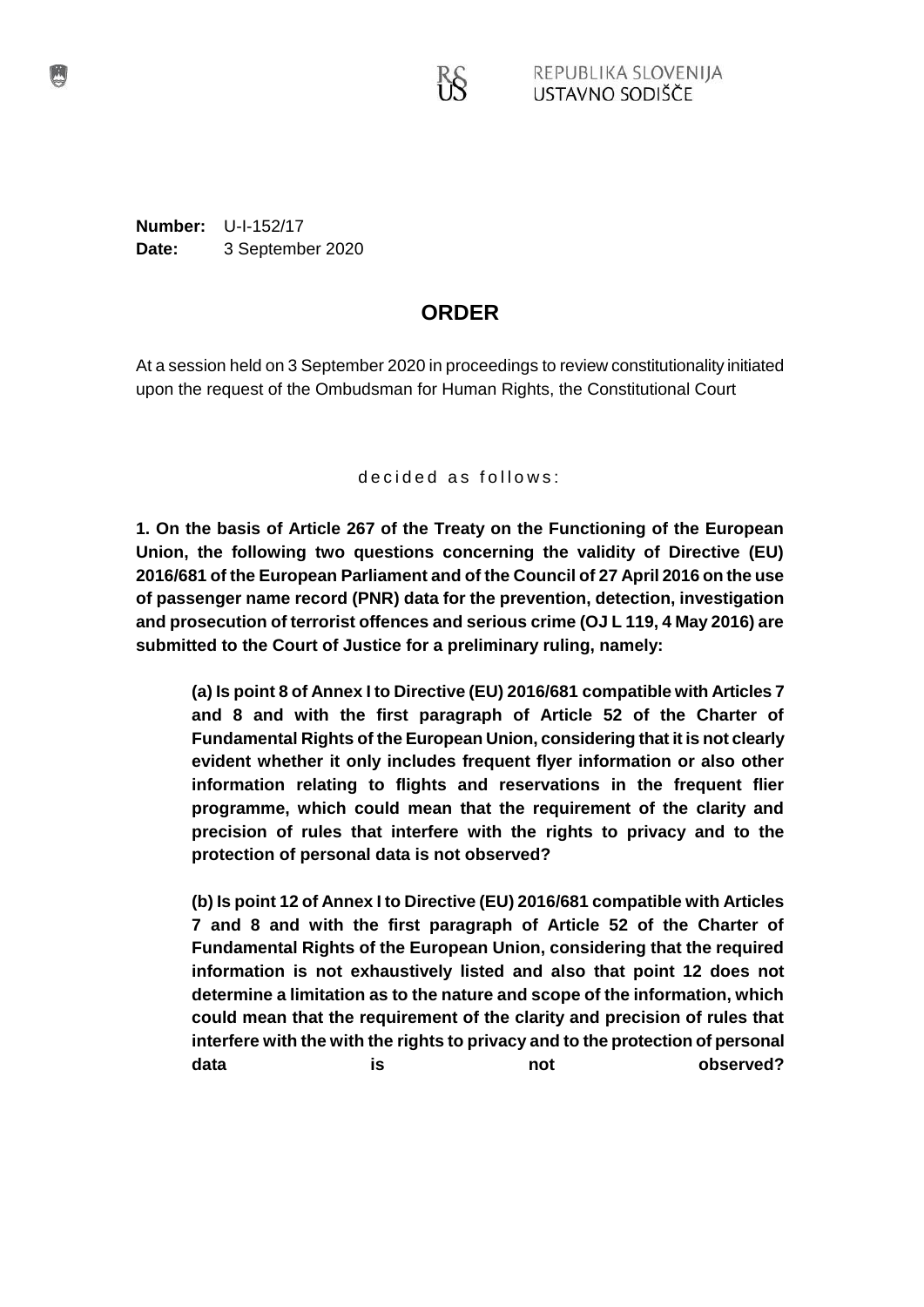**2. The procedure for the review of the constitutionality of point 31 of the first paragraph of Article 125 of the Police Tasks and Powers Act (Official Gazette RS, Nos. 15/13, 23/15 – corr., and 47/19) is stayed until the Court of Justice adopts a decision.**

#### R E A S O N I N G

**A**

#### **I Proceedings before the Constitutional Court**

 $\overline{a}$ 

1. On the basis of the fifth indent of the first paragraph of Article 23a of the Constitutional Court Act (Official Gazette RS, Nos. 64/07 – official consolidated text, 109/12, and 23/20 – hereinafter referred to as the CCA), the Ombudsman for Human Rights (hereinafter referred to as the applicant) filed a request for the review of the constitutionality of three sets of provisions of the Police Tasks and Powers Act (hereinafter referred to as the PTPA) that are independent of each other. The Constitutional Court has already decided on the request of the applicant as regards two sets, namely concerning unmanned aerial vehicles in the performance of police tasks (the fourth paragraph of Article 113 of the PTPA) and the use of technical means for the optical recognition of licence plates in the performance of police tasks (the third indent of the second paragraph of Article 114a of the PTPA).<sup>1</sup> The third set, which concerns the processing of passenger name record  $(PNR)$  data,<sup>2</sup> was in the process of being amended during the procedure before the Constitutional Court (the Act Amending the Police Tasks and Powers Act (Official Gazette RS, No. 47/19 – hereinafter referred to as the PTPA-B). By Order No. U-I-152/17 dated 3 September 2020, the Constitutional Court rejected the request for the review of the constitutionality of the regulation previously in force concerning the processing of PNR data.

2. The applicant extended the request for the review of constitutionality also to the regulation currently in force (it entered into force on 10 August 2019), but only as regards point 31 of Article 125 of the PTPA. She alleges that this provision violates Article 38 of the Constitution, which guarantees the right to the protection of personal data.

<sup>1</sup> Two Partial Decisions No. U-I-152/17, dated 4 July 2019 (Official Gazette RS, No. 46/19 and No. 48/19).

<sup>2</sup> In point 31 of Article 125 of the PTPA it is also called the "passenger record from the airline ticket reservation system (PNR)."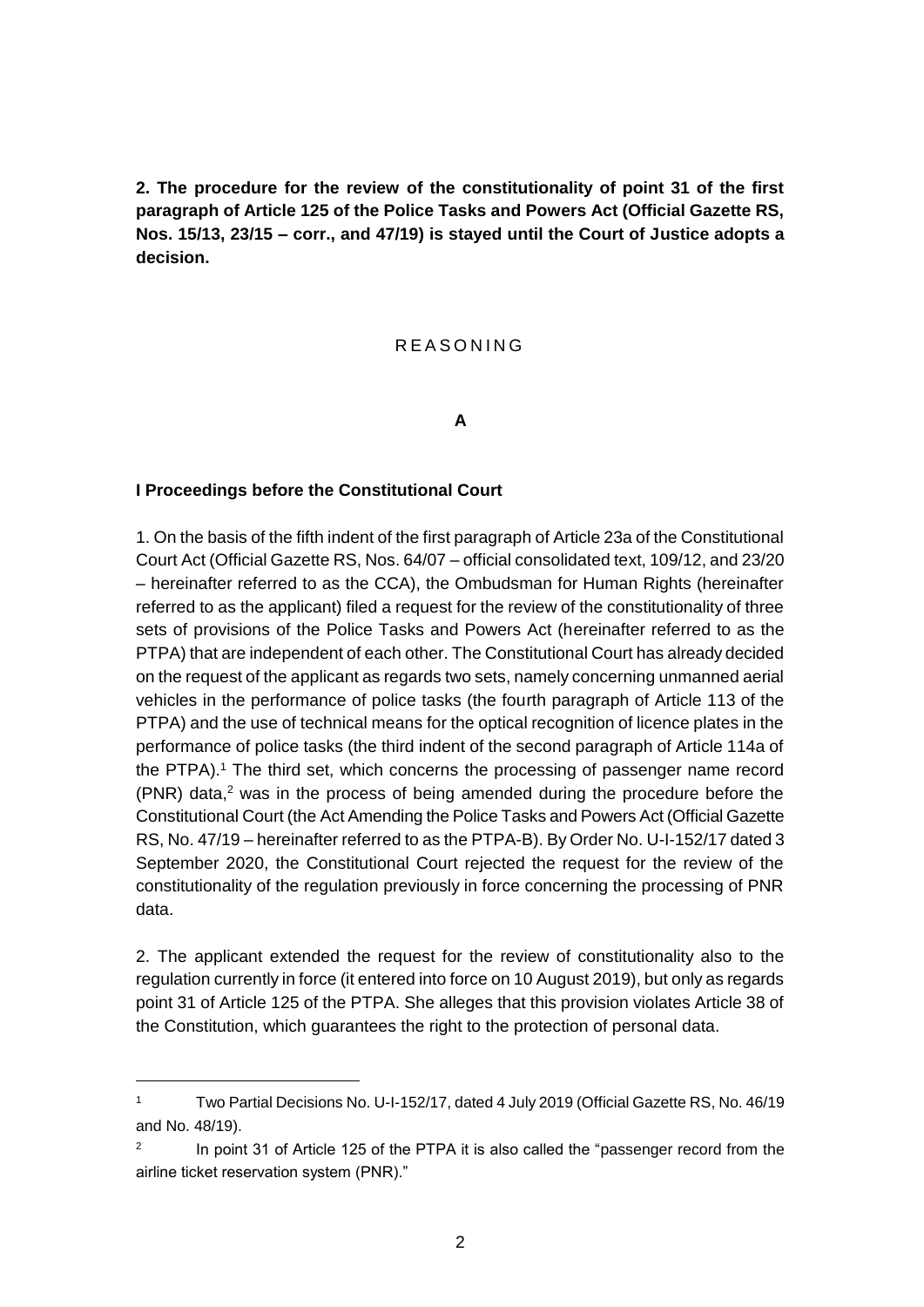## **II The allegations of participants in the proceedings before the Constitutional Court**

## **The allegations of the applicant in the request for the review of constitutionality**

3. The applicant claims that the two items of personal data referred to in point 31 of Article 125 of the PTPA (i.e. the passenger record from the airline ticket reservation system (PNR)) are listed contrary to the right to the protection of personal data, as they are not determined precisely, as is otherwise required by Article 38 of the Constitution. This refers to the following data: "information relating to frequent flier programmes" and "information regarding other possible particularities connected with the passenger."

4. The applicant draws attention to the fact that also Directive (EU) 2016/681 of the European Parliament and of the Council of 27 April 2016 on the use of passenger name record (PNR) data for the prevention, detection, investigation and prosecution of terrorist offences and serious crime (hereinafter referred to as Directive (EU) 2016/681), whose Annex I determines a set of personal data that air carriers must transmit to the competent authorities, is unclear and imprecise. Among them, she underlines the following item of PNR data: "*informacije v zvezi s programi za pogoste potnike*" ["information relating to frequent flier programmes"] from point 8, as phrased in the Slovene version. She draws attention to the fact that the collocation "*v zvezi*" ["relating to"] indicates that the definition is conceptually open and that it can thus include numerous items of personal data regarding which it is not clear whether they are necessary for the purpose pursued by Directive (EU) 2016/681. She opines that this Directive is therefore in this part inconsistent with Articles 7 and 8 of the Charter of Fundamental Rights of the European Union (consolidated version, OJ C 202, 7 June 2016 – hereinafter referred to as the Charter).

## **The reply of the National Assembly of the Republic of Slovenia and the opinion of the Government of the Republic of Slovenia**

5. The National Assembly explains that when formulating the information elements in the PNR, the legislature proceeded from international PNR and API information standards. It alleges that the Legislative and Legal Service of the National Assembly also drew attention to the precision of the scope of the data that are subject to transmission, as unclear – but essential for statutory regulation – provisions make it difficult to assess the proportionality of the interference with the constitutionally guaranteed protection of privacy. It claims that both disputed items of information (i.e. headings) entail the transposition of points 8 and 12 of Annex I of Directive (EU) 2016/681.

6. The Government claims that when formulating the PNR and API information elements, in points 30 and 31 of Article 125 of the PTPA it took into consideration the information standards supported by the European Commission, which also encourages other Member States to observe them. These are the data standards formulated by the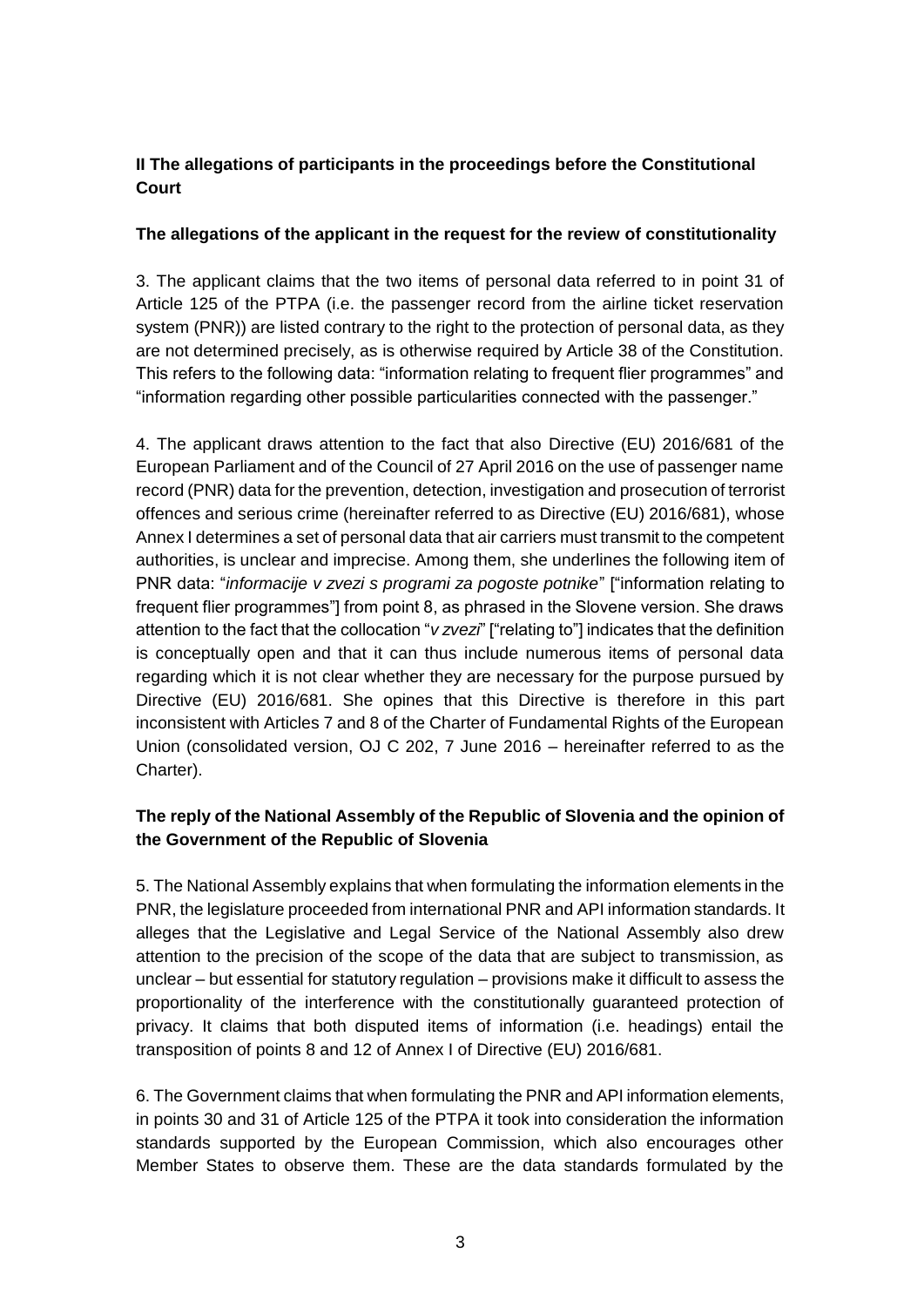International Air Transport Association (IATA), the International Civil Aviation Organization (ICAO), and the World Customs Organization (WCO), and are presented in the "Guidelines on Passenger Name Record (PNR) Data" and in the "Guidelines on Advance Passenger Information (API)".

7. As regards the allegation that the heading "information relating to frequent flier programmes" is imprecise, the Government explained that this heading only means frequent flier status. It namely entails the transposition of point 8 of Annex I of Directive (EU) 2016/681.

8. As regards the other heading, i.e. "information regarding other possible particularities connected with the passenger," the Government explained that it entails the transposition of point 12 of Annex I of Directive (EU) 2016/681, labelled "general remarks" [regarding passengers]. It claims that this heading is clear and determined in accordance with internationally recognised data standards. As an example, it lists what this data element encompasses: information on unaccompanied minors younger than 18 years of age; the contact information of the guardian upon arrival; the relationship of the guardian to the minor; information regarding a representative; information regarding deported persons; whether the person has a permit to carry weapons; and whether the person is travelling with an animal. The Government opines that the data from this heading are collected and processed "by analogy." This legislative approach allegedly does not entail an interference with the right to the protection of personal data that is more serious than if these data had been expressly determined by law.

## **The reply of the applicant to the allegations of the National Assembly and the Government**

9. In her reply, the applicant maintains that the challenged provision is inconsistent with the standards of the protection of human rights as established by the Constitutional Court. Concurrently, she proposes that the Constitutional Court – provided that it also raises doubt as to the conformity of Directive (EU) 2016/681 with the Charter – initiate a procedure for a preliminary ruling in accordance with Article 267 of Directive (EU) 2016/681 (consolidated version, OJ C 202, 7 June 2016 – hereinafter referred to as the TFEU).

#### **III The relevant provisions of EU law**

10. Articles 7 and 8 and the first paragraph of Article 52 of the Charter determine the following:

## Article 7 **Respect for private and family life**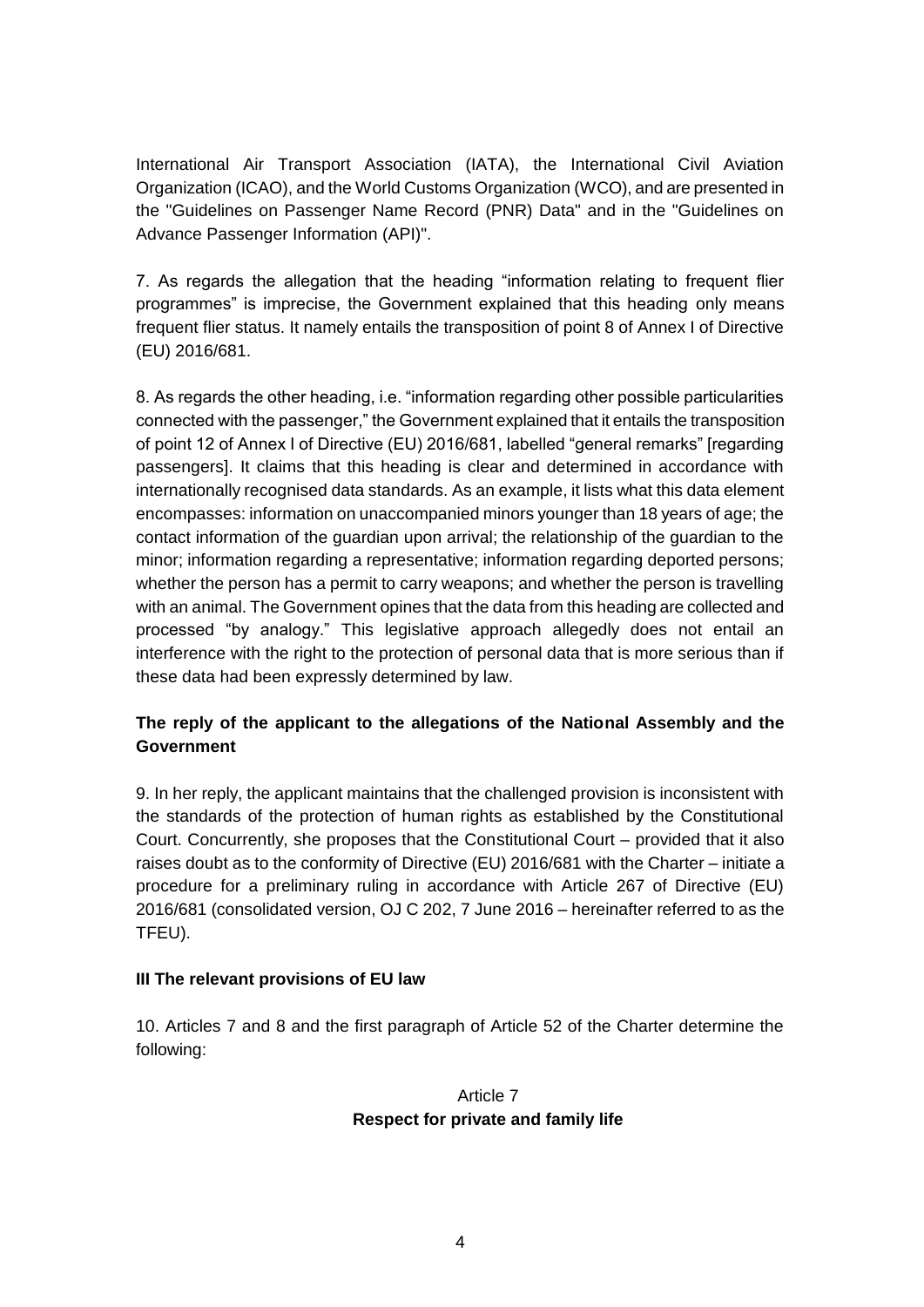Everyone has the right to respect for his or her private and family life, home and communications.

### Article 8 **Protection of Personal Data**

1. Everyone has the right to the protection of personal data concerning him or her.

2. Such data must be processed fairly for specified purposes and on the basis of the consent of the person concerned or some other legitimate basis laid down by law. Everyone has the right of access to data which has been collected concerning him or her, and the right to have it rectified.

3. Compliance with these rules shall be subject to control by an independent authority.

### **Article 52**

Scope and interpretation of rights and principles

1. Any limitation on the exercise of the rights and freedoms recognised by this Charter must be provided for by law and respect the essence of those rights and freedoms. Subject to the principle of proportionality, limitations may be made only if they are necessary and genuinely meet objectives of general interest recognised by the Union or the need to protect the rights and freedoms of others.

[...]

11. In its relevant provisions, Directive (EU) 2016/681 states the following:

#### Article 6 **Processing of PNR data**

1. The PNR data transferred by the air carriers shall be collected by the passenger information unit of the relevant Member State as provided for in Article 8. Where the PNR data transferred by air carriers include data other than those listed in Annex I, the passenger information unit shall delete such data immediately and permanently upon receipt.

## [...]

## **ANNEX I**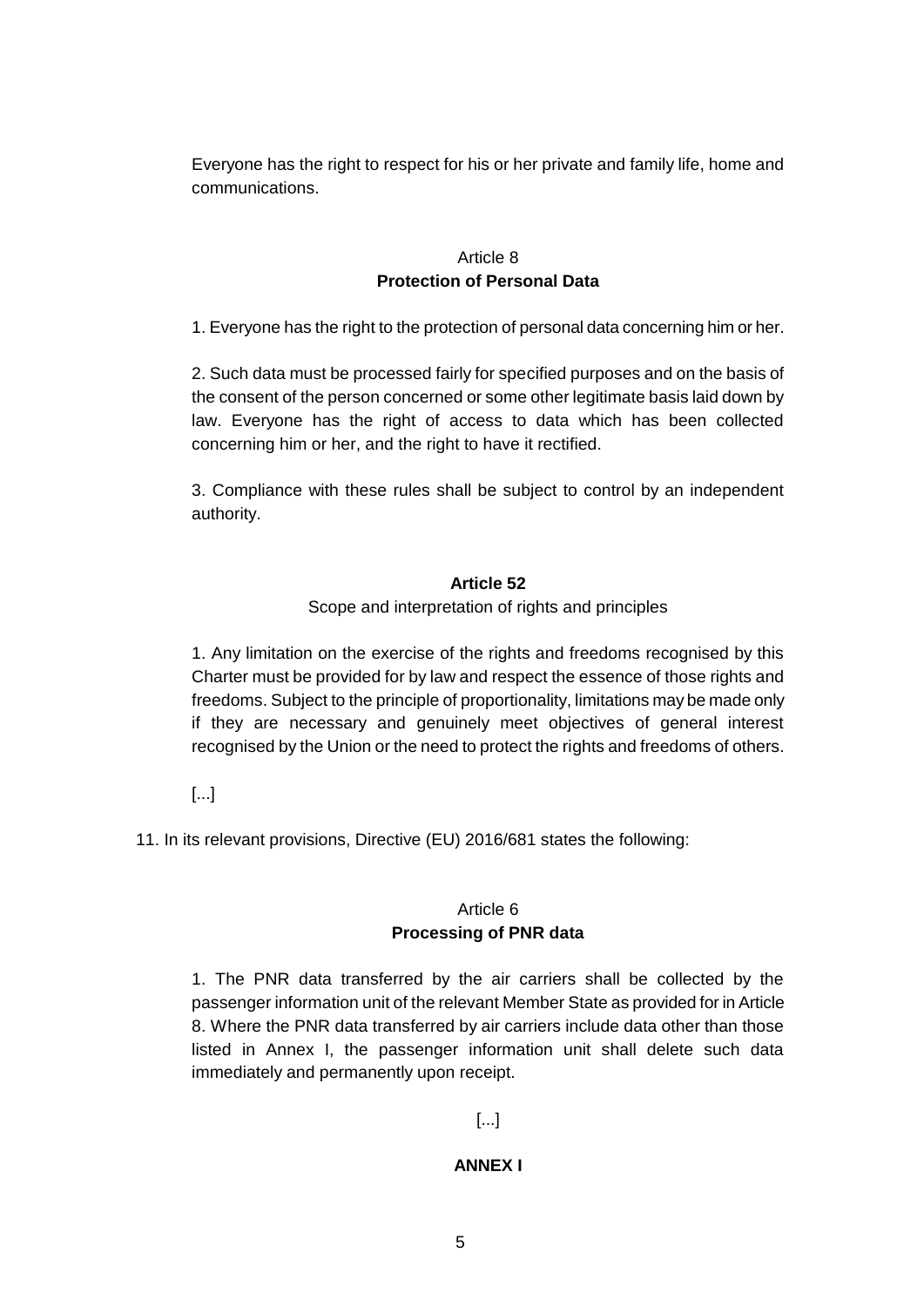Passenger name record data as far as collected by air carriers

[...]

8. Frequent flyer information

[...]

 $\overline{a}$ 

12. General remarks (including all available information on unaccompanied minors under 18 years, such as name and gender of the minor, age, language(s) spoken, name and contact details of guardian on departure and relationship to the minor, name and contact details of guardian on arrival and relationship to the minor, departure and arrival agent)

## **IV The relevant provisions of the Constitution and of the national legislation**

12. Article 38 of the Constitution reads as follows:

# **Article 38 (Protection of Personal Data)**

The protection of personal data shall be guaranteed. The use of personal data contrary to the purpose for which it was collected is prohibited.

The collection, processing, designated use, supervision, and protection of the confidentiality of personal data shall be provided by law.

Everyone has the right of access to the collected personal data that relates to him and the right to judicial protection in the event of any abuse of such data.

13. The provisions of the PTPA below, which also include the challenged provision, were, in addition to the Act Amending the Aviation Act (Official Gazette RS, No. 47/19 – hereinafter referred to as the AA-E)<sup>3</sup> and the Personal Data Protection Draft Act (PDPA-2)<sup>4</sup> , a part of the legislative plan for transposing Directive (EU) 2016/681. The legally relevant provisions of the PTPA read as follows:

## **Article 2**

<sup>3</sup> The amendment entered into force on 10 August 2019.

<sup>4</sup> EVA 2018-2030-0045 – at the time of the decision-making of the Constitutional Court, this legislative proposal had not yet been adopted.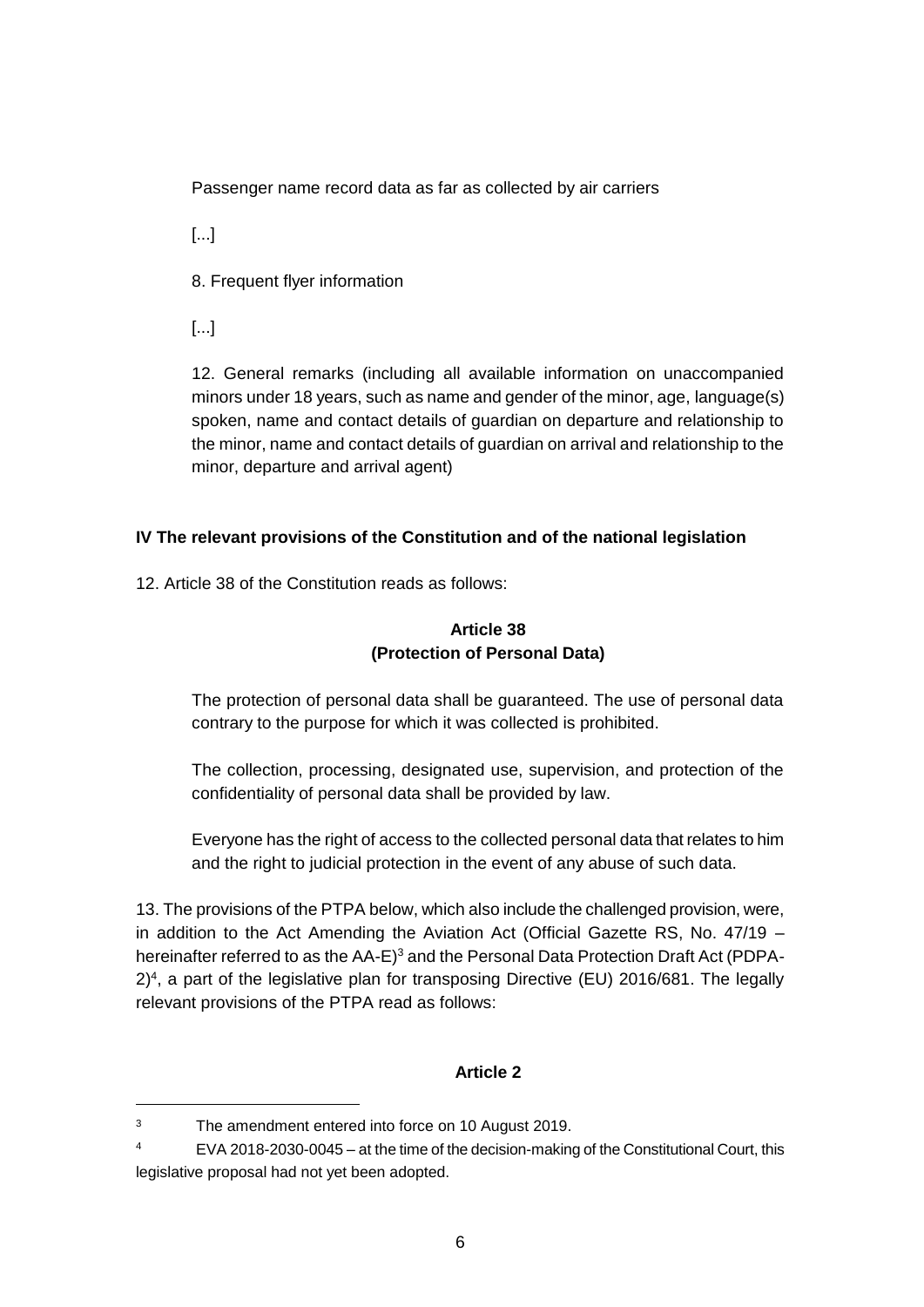#### **(transposition of European Union regulations)**

[...]

(2) This Act transposes into the legal order of the Republic of Slovenia Directive (EU) 2016/681 of the European Parliament and of the Council of 27 April 2016 on the use of passenger name record (PNR) data for the prevention, detection, investigation and prosecution of terrorist offences and serious crime (OJ L 119, dated 4 May 2016, p. 132), in the part that regulates the processing, collection, use, and retention of PNR data by the competent authority of the state and the exchange of information.

#### [...]

#### **5. COLLECTION AND PROCESSING OF DATA**

## **Article 112 (Collection of data)**

(1) In the performance of police tasks, police officers shall collect and process personal and other data [...].

#### [...]

#### **Article 112b**

## **(The collection and processing of data from the passenger record from the airline ticket reservation system (PNR))**

(1) The Police shall collect the information referred to in point 31 of the first paragraph of Article 125 of this Act (hereinafter referred to as passenger information from the airline ticket reservation system) for all regular and charter flights of air carriers who perform their transport activity from third states or from EU states to the territory of the Republic of Slovenia and in the opposite direction, or with a stopover in the territory of the Republic of Slovenia.

(2) The Police shall collect and process the information referred to in the preceding paragraph in order to prevent, detect, investigate, and prosecute terrorist and other serious criminal offences determined by Article 112č of this Act.

(3) The personal data of passengers referred to in point 31 of the first paragraph of Article 125 of this Act shall be compared to confirm the real identity of the passengers to whom these data refer.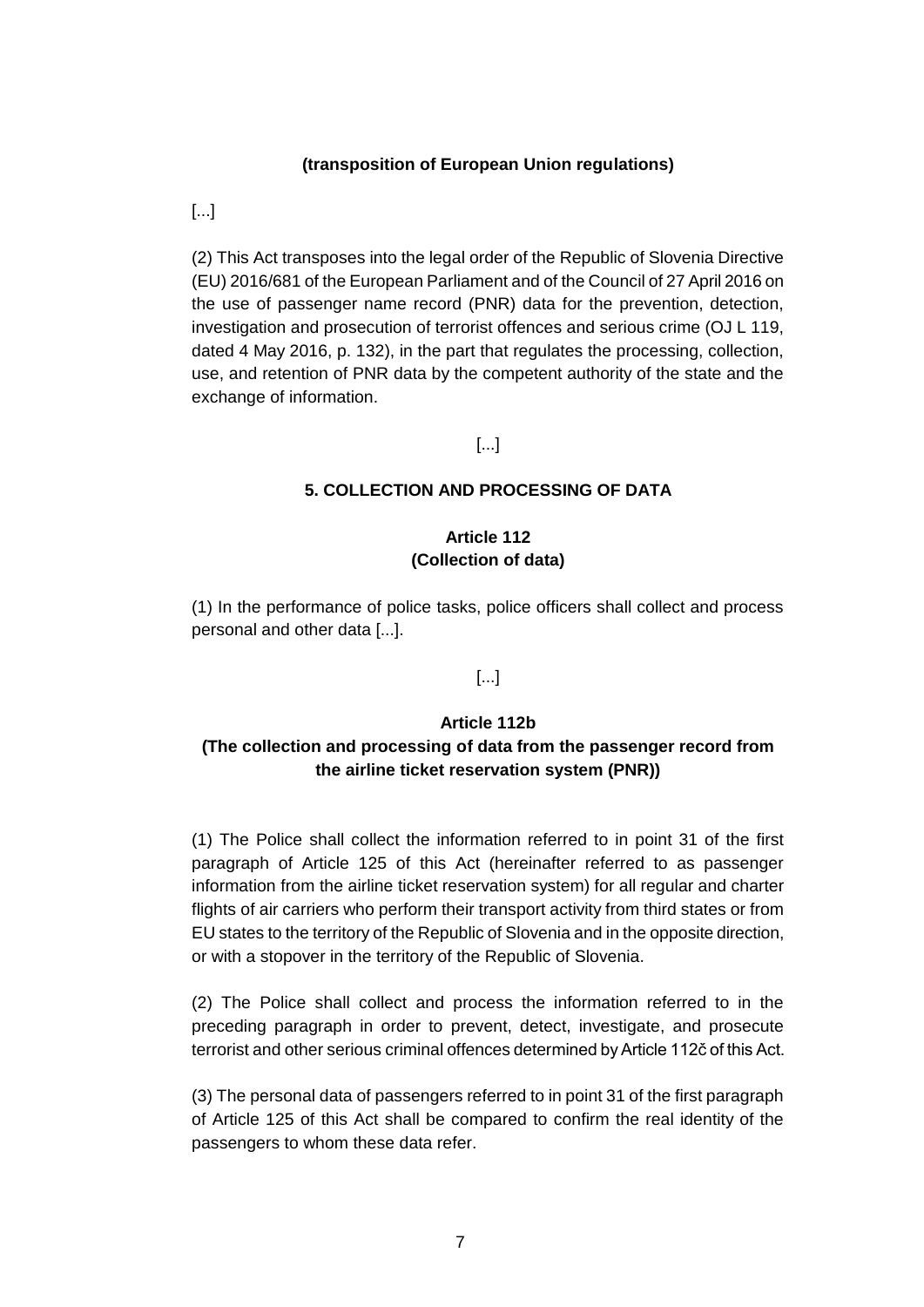(4) The national passenger information unit shall process, with the purpose determined by the second paragraph of this Article, passenger information from the airline ticket reservation system:

– by checking and assessing passengers prior to their arrival in the territory of the Republic of Slovenia or prior to their departure from this territory in order to identify those passengers regarding whom the Police and other competent authorities should perform a security check, considering the fact that they might participate in committing a terrorist or some other serious criminal offence;

– by performing analytical processing of such data in order to formulate new nondiscriminatory assessment criteria or to update the assessment criteria in force in order to identify those passengers who might participate in committing a terrorist or some other serious criminal offence;

– by transmitting these data in order for the Police or other competent authorities to carry out the necessary activities in individual cases.

(5) The verification and assessment of passengers from the airline ticket reservation system referred to in the first indent of the preceding paragraph shall be performed such that these data are first automatically verified by assessment criteria determined in advance and in the following police records referred to in the second paragraph of Article 123 of this Act:

- the record of criminal offences;
- the record of operational information;

– the record of persons against whom undercover investigative measures have been taken on the basis of the Act governing criminal procedure;

– the record of discreet and specific checks;

– the record of measures ordered by courts.

(6) All the matches that result from the automated processing of data referred to in the preceding paragraph shall also be individually verified by non-automated means in order for their relevance and accuracy to be verified.

(7) The assessment criteria referred to in the second indent of the fourth paragraph of this Article shall be drafted on the basis of analytic processing of data acquired in conformity with law and represent specific travel patterns of the perpetrators of terrorist and other serious criminal offences and of the victims, and hence enable directed work by the Police and other authorities competent to deal with such persons. The assessment criteria are formulated and continuously updated on the basis of a written and reasoned risk assessment by the national passenger information unit in cooperation with other police units and other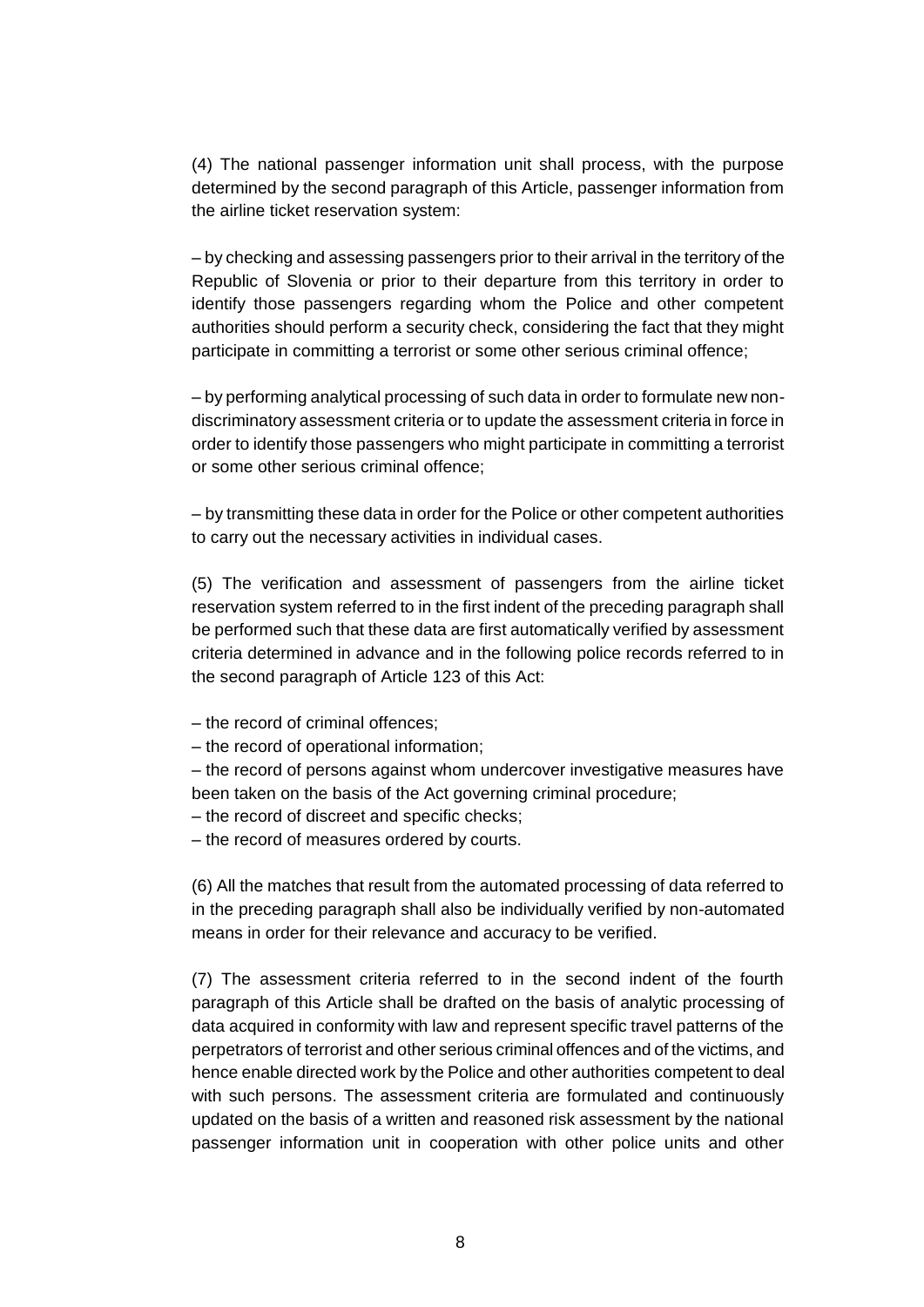authorities from the list referred to in the eighth paragraph of Article 112c of this Act.

### [...]

## **Article 123 (Police records)**

(1) The Police shall manage and keep records of personal and other data collected and processed by police employees in the performance of police tasks.

(2) The Police shall keep and maintain the following records in connection with the exercise of police powers:

[...]

31. a passenger record from the airline ticket reservation system (PNR)) [...]

# **Article 124 (Common personal data in records)**

(1) The records referred to in the preceding Article may contain the following common personal data:

- full name;
- birth data (day, month, year, and location);
- personal identification number, or the number, type, and state issuing the identity document for foreign citizens;

– gender;

- address of permanent and/or temporary residence;
- identification code of the person kept in police records;

– nationality.

(2) The records referred to in the preceding Article may contain the following common data of sole proprietors, self-employed persons, legal entities, and state authorities:

- corporate name;
- legal form of organisation;
- head office;
- registration number; and
- tax number.

## **Article 125 (Content of records)**

In addition to the data referred to in the preceding Article, additional personal data and other data, as provided by this Act, shall be processed in individual records: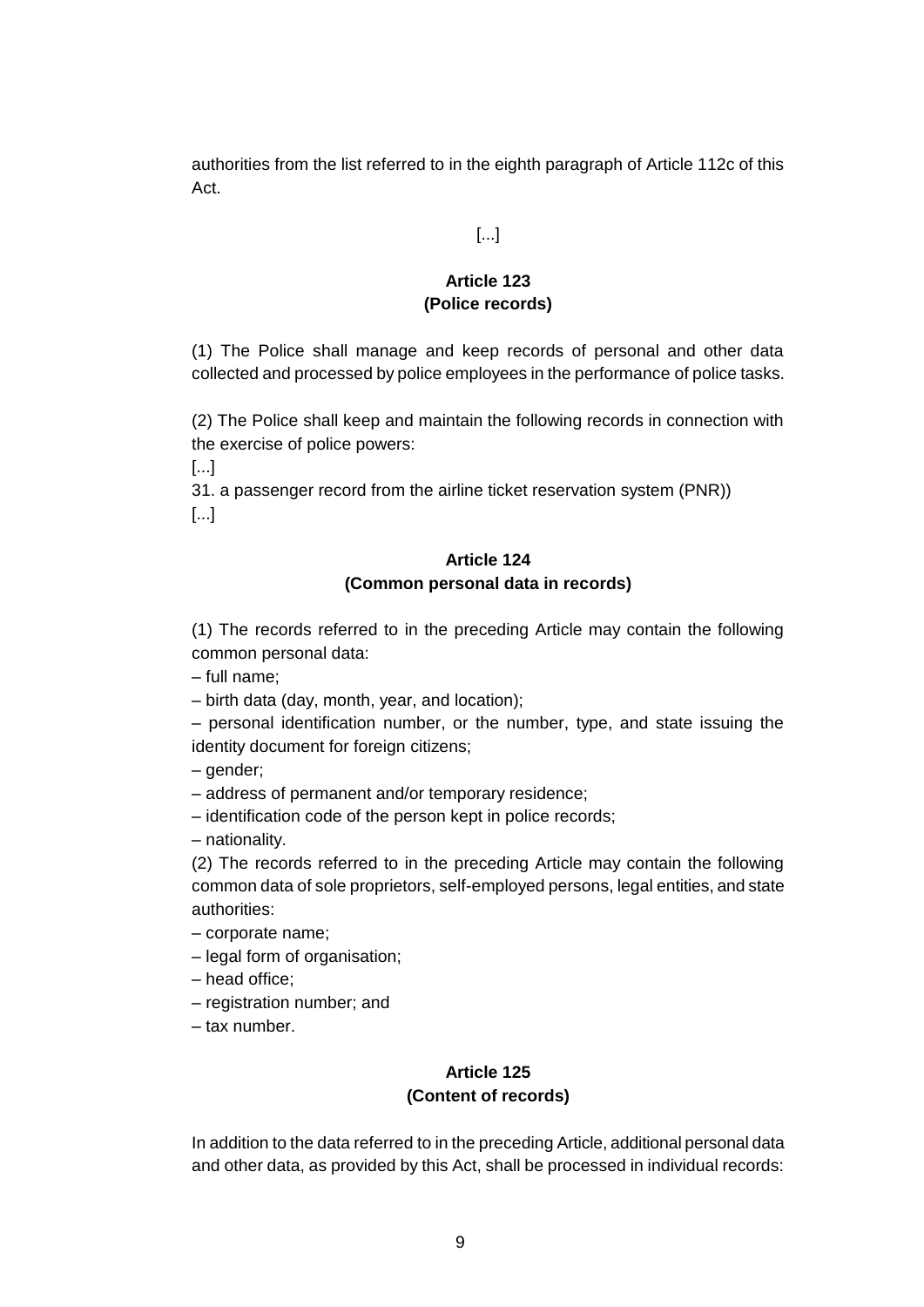[...]

31. the passenger record from the airline ticket reservation system (PNR): the date an airline ticket is reserved, the date and location of issuance and other data from the airline ticket, the identification number of the passenger from the air carrier's information system, addresses and other contact data from the airline ticket reservation, any pseudonyms of the passenger, the travel status of the passenger, including confirmations, check-in status, information on unused and uncancelled reservations and information on airline tickets without a reservation, information on the type of payment used to buy the airline ticket, including the billing address, information regarding the seat and baggage of the passenger, information relating to frequent flyer programmes, information on other particularities connected with the passenger, the planned travel date, the full itinerary, information regarding the flight, including information regarding flights with codesharing, the number of other passengers connected to the same reservation and their names, information on the disassociation of a joint reservation of airline tickets due to a change in or cancellation of the itinerary of one or more passengers, information on the travel agency or travelling agent, all subsequent changes to information and all information collected on a passenger who has checked in (API): flight information, the planned and actual date, time, and location of departure and arrival, the total number of passengers onboard, the travel status of the passenger on the plane, the type, number, issuing state, and date of expiry of the travel document, the location where the passenger boards and embarks, the border crossing where the passenger enters the territory of a Member State, information regarding the seat and baggage of the passenger, and the passenger identification number from the air carrier's information system; [...]

#### **B**

## **V The powers of the Constitutional Court and the position of the applicant in the proceedings before the Constitutional Court**

14. On the basis of the first and second indents of the first paragraph of Article 160 of the Constitution, the Constitutional Court is competent to decide on the conformity of laws with the Constitution, ratified treaties, and generally accepted principles of international law. The Constitutional Court has the power to abrogate laws in whole or in part (the first paragraph of Article 161 of the Constitution). Such abrogation takes effect immediately or within a period of time determined by the Constitutional Court that is not longer than one year (the second paragraph of Article 161 of the Constitution).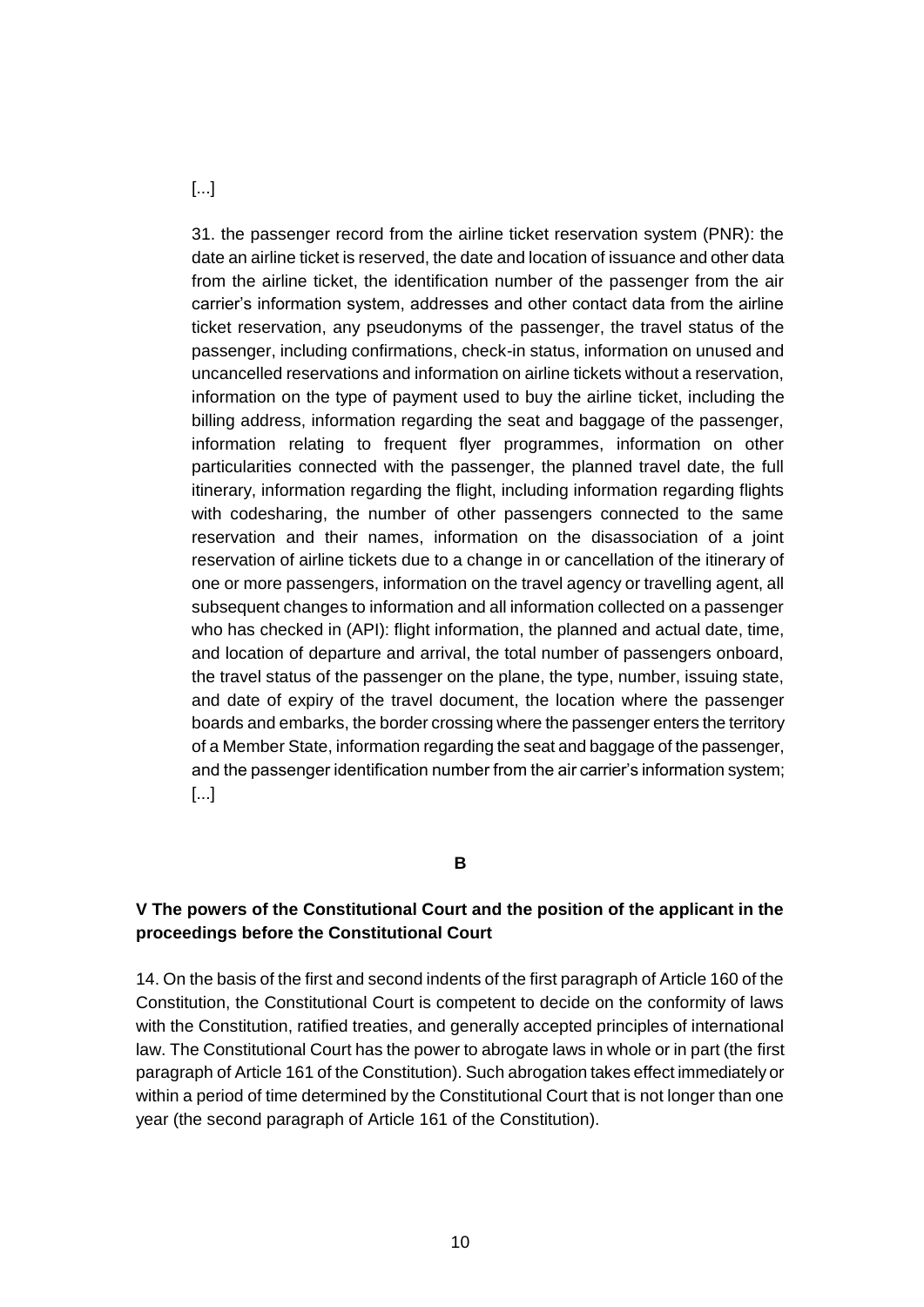15. The fifth indent of the first paragraph of Article 23a of the Constitutional Court Act in conjunction with the second paragraph of Article 162 of the Constitution determines that the Ombudsman for Human Rights may initiate, by a request, a procedure for the review of the constitutionality of a regulation or general act issued for the exercise of public authority if she deems that a regulation inadmissibly interferes with human rights or fundamental freedoms. The Ombudsman demonstrates her active standing to file a request with the Constitutional Court by merely assessing that there is an inadmissible interference with human rights or fundamental freedoms. By filing the request for a review of the constitutionality of the PTPA, she substantiated her assessment. Thus, the procedural requirements for the Constitutional Court to decide whether the request is well founded are fulfilled.

### **VI The established case law regarding the right to the protection of personal data**

16. From the Personal Data Protection Act (Official Gazette RS, No. 94/07 – official consolidated text – hereinafter referred to as the PDPA-1), Regulation (EU) 2016/679 of the European Parliament and of the Council of 27 April 2016 on the protection of natural persons with regard to the processing of personal data and on the free movement of such data, and repealing Directive 95/46/EC (OJ L 119, 4 May 2016 – hereinafter referred to as Regulation (EU) 2016/679), and Directive (EU) 2016/680 of the European Parliament and of the Council of 27 April 2016 on the protection of natural persons with regard to the processing of personal data by competent authorities for the purposes of the prevention, investigation, detection or prosecution of criminal offences or the execution of criminal penalties, and on the free movement of such data, and repealing Council Framework Decision 2008/977/JHA (OJ L 119, 4 May 2016 – hereinafter referred to as Directive 2016/680), which adopted a broad, all-inclusive definition, it follows that any information relating to a determined or determinable individual entails personal data, where a determinable individual is one that can be directly or indirectly determined.<sup>5</sup> Information from the "passenger record from the airline ticket reservation system (PNR)"<sup>6</sup> and the "passenger name record data as far as collected by air carriers"<sup>7</sup> entail personal data, as they evidently refer to a determined individual. Collecting, storing, and other activities or a string of activities performed in connection therewith entail the processing of personal data.<sup>8</sup> It follows from the case law of the Court of Justice that respect for the right to one's

<sup>5</sup> *Cf.* point 1 of Article 4 of Regulation (EU) 2016/679, point 1 of Article 3 of Directive (EU) 2016/680, and points 1 and 2 of Article 6 of the PDPA-1. See also Opinion No. 4/2007 of Article 29 Working Party on the definition of the term "personal data".

<sup>6</sup> Point 31 of Article 125 of the PTPA.

<sup>7</sup> Annex I to Directive (EU) 2016/681.

<sup>8</sup> *Cf.* point 2 of Article 4 of Regulation (EU) 2016/679, point 2 of Article 3 of Directive (EU) 2016/680, and point 3 of Article 6 of the PDPA-1.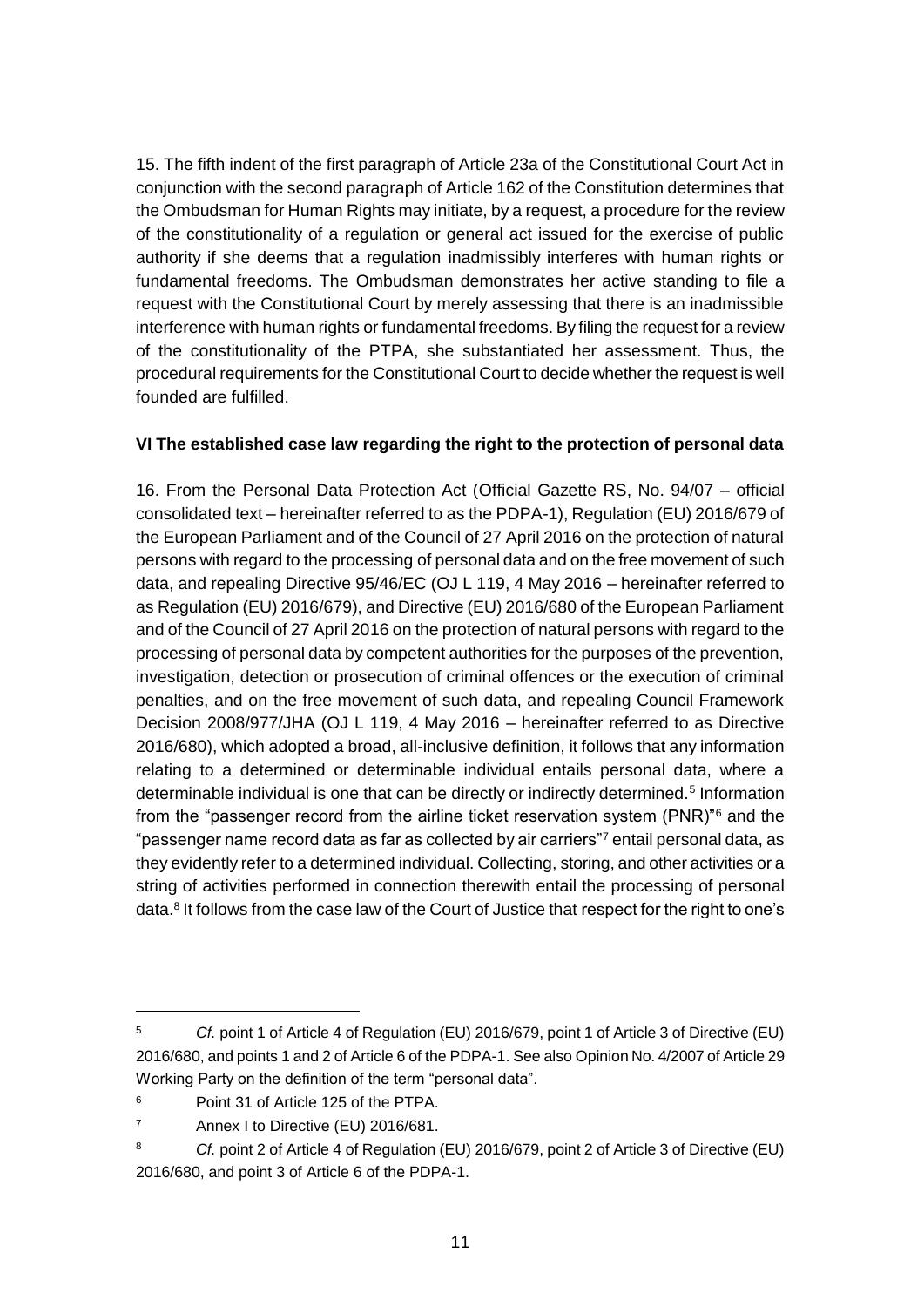private life relating to personal data determined by Articles 7 and 8 of the Charter refers to all information regarding a determined or determinable natural person.<sup>9</sup>

17. In accordance with the established constitutional case law, any processing of personal data entails an interference with the constitutional right to the protection of personal data determined by Article 38 of the Constitution.<sup>10</sup>

18. The second paragraph of Article 38 of the Constitution requires that the processing of personal data be subject to statutory regulation.<sup>11</sup> An interference with the right to the protection of personal data is admissible if the law, *inter alia*, precisely determines which data may be collected and processed.<sup>12</sup>

19. The requirement that the processing of personal data be subject to statutory regulation does not signify the mere existence of a statutory provision that enables the processing of personal data in a certain manner; instead, such a statutory provision must also be in conformity with those principles of a state governed by the rule of law determined by Article 2 of the Constitution which require that provisions be defined sufficiently clearly and precisely so that they can be implemented in practice, so that they do not allow arbitrary actions by the executive branch of power, and so that they determine in an unambiguous manner and with sufficient precision the legal position of the subjects to whom they refer. In a regulation that refers to the delicate field of information privacy which the state interferes with by collecting personal data, the requirement that provisions be sufficiently clear and precise so as to establish the meaning of the regulation holds special importance.<sup>13</sup>

<sup>9</sup> See the Judgment of the Court of Justice in the joined cases *Volker and Markus Schecke GbR* and *Hartmut Eifert v. Land Hessen*, C-92/09 and C-93/09, dated 9 November 2010, Para. 52, and the Judgments of the European Court of Human Rights (hereinafter referred to as the ECtHR) mentioned therein.

<sup>10</sup> Decision of the Constitutional Court No. U-I-411/06, dated 19 June 2008 (Official Gazette RS, No. 68/08, and OdlUS XVII, 43), Para. 19 of the reasoning.

<sup>11</sup> Decisions of the Constitutional Court No. U-I-238/99, dated 9 November 2000 (Official Gazette RS, No. 113/2000, and OdlUS IX, 257), Para. 16 of the reasoning, No. U-I-92/01, dated 28 February 2002 (Official Gazette RS, No. 22/02, and OdlUS XI, 25), Para. 25 of the reasoning, No. U-I-298/04, dated 27 October 2005 (Official Gazette RS, No. 100/05, and OdlUS XIV, 77), Para. 7 of the reasoning, No. U-I-57/06, dated 29 March 2007 (Official Gazette RS, No. 33/07, and OdlUS XVI, 22), Para. 62 of the reasoning, and No. U-I-411/06, Para. 62 of the reasoning, and Partial Decision No. U-I-152/17, dated 4 July 2019 (Official Gazette RS, No. 46/19), Para. 22 of the reasoning.

<sup>12</sup> Decisions of the Constitutional Court No. U-I-238/99, Para. 18 of the reasoning, and Partial Decision of the Constitutional Court No. U-I-152/17, dated 4 July 2019 (Official Gazette RS, No. 46/19), Para. 22 of the reasoning.

<sup>13</sup> See Partial Decision No. U-I-152/17, dated 4 July 2019 (Official Gazette RS, No. 46/19), Paras. 23 and 24, and the case law of the Constitutional Court and the ECtHR cited therein.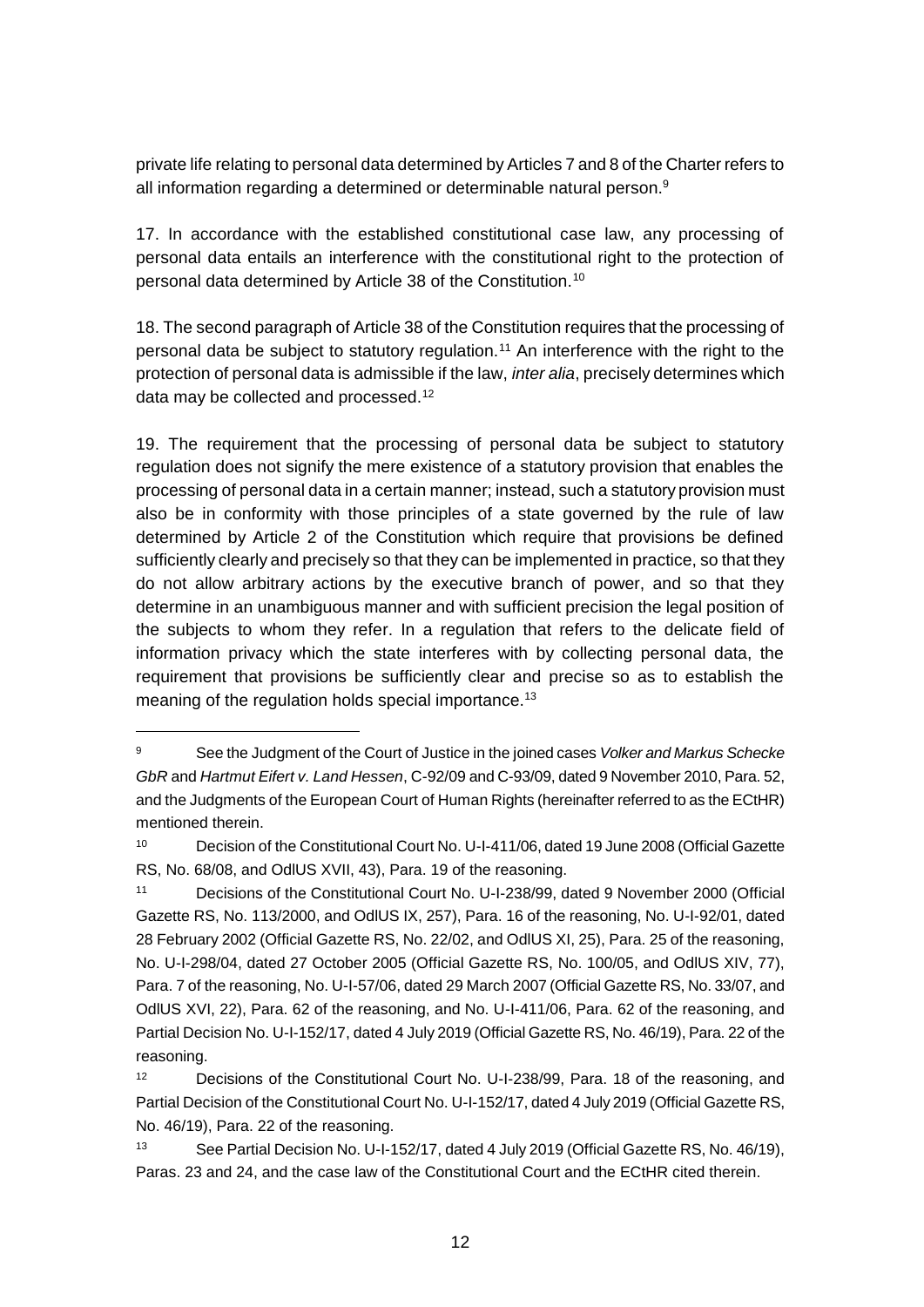20. From the established case law of the ECtHR there follows the requirement determined by the second paragraph of Article 8 of the ECHR that an interference must be lawful; the measure must be predictable in the sense that its provisions are sufficiently detailed, clear, and precise for citizens to be able to know under what conditions and under what circumstances state authorities may carry out the measure in question, while the national law must include, in conformity with the principle of a state governed by the rule of law, appropriate and effective safeguards against arbitrary interferences and abuses.<sup>14</sup> In conformity with the case law of the ECtHR, measures that entail an interference with the right to the protection of personal data must be based on clear and precise norms that determine the scope and employment of the measure, as well as minimum requirements as regards the duration thereof, data retention, use, third party access [to the data], procedures for ensuring the completeness and confidentiality of the data, and the procedure for destroying the data. It is precisely in such a manner that sufficient guarantees against the risk of abuse and discretion are ensured. In accordance with the case law of the ECtHR, only measures that are based on the described legal standards determined by law can be deemed necessary in a democratic society.<sup>15</sup>

21. Similar also follows from the established case law of the Court of Justice. The requirement that any limitation of the exercise of fundamental rights be prescribed by law is only fulfilled if the legal basis that enables an interference with these rights determines by itself the scope of the limitation of the exercise of the right at issue. As regards respect for the principle of proportionality, protection of the fundamental right to respect for one's private life requires that any departure from the protection of personal data and the limitation thereof be determined within the limits of what is strictly necessary. To this end, the regulation must determine clear and precise rules that determine the scope and application of the measure concerned as well as the minimum requirements, such that persons whose data have been transmitted have at their disposal sufficient guarantees enabling effective protection of their personal data from the risk of abuse. In particular, the regulation must determine in what circumstances and under what conditions it is possible to adopt a measure that determines the processing of such data, which ensures that the interference is limited to what is strictly necessary. The necessity that such safeguards exist is all the more important if personal data are processed automatically.<sup>16</sup>

<sup>14</sup> The ECtHR Judgment in *Benedik v. Slovenia*, dated 24 April 2018, Para. 122 of the reasoning (and the judgments cited therein).

<sup>15</sup> The ECtHR Judgments in *S. and Marper v. the United Kingdom*, dated 4 December 2008, Para. 99 of the reasoning, and *Surikov v. Ukraine*, dated 26 January 2017, Para. 73 of the reasoning.

<sup>16</sup> See Opinion of the Court of Justice No. 1/15, dated 26 July 2017, Paras. 139–141 of the reasoning, and the case law cited therein.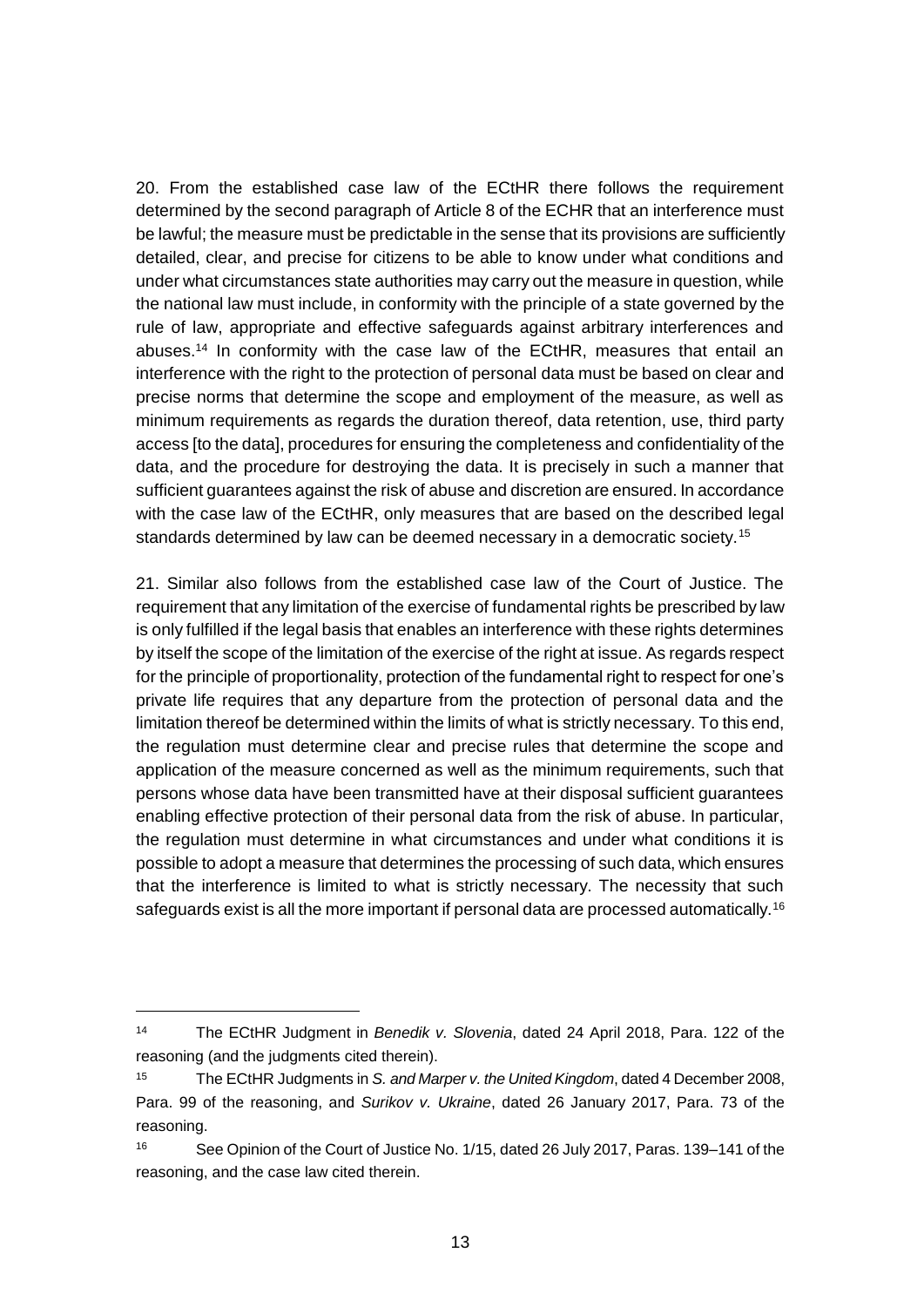## **VII The reasons for filing a request for a preliminary ruling (continuity) and the reservations as to the validity of the provisions of Directive (EU) 2016/681**

22. By joining the European Union the Republic of Slovenia transferred the exercise of part of its sovereign rights to international organisations on the basis of Article 3a of the Constitution.<sup>17</sup> The third paragraph of Article 3a of the Constitution determines that legal acts and decisions adopted within the framework of the European Union shall be applied in accordance with the legal regulation of the European Union.<sup>18</sup> This provision also obligates the Constitutional Court, when exercising its competences, to observe the law of the European Union, as it is.<sup>19</sup>

23. The challenged provisions of the PTPA, as will be explained below, transpose the obligations imposed by Directive (EU) 2016/681, i.e. the exercise thereof entails the application of EU law. Considering that in accordance with the first paragraph of Article 51 of the Charter the provisions thereof are to be applied by Member States when implementing European Union law, this is another aspect [confirming] that the application of European Union law is at issue.

24. The Constitutional Court has already adopted the position that its competence to review the constitutionality of regulations that transpose directives into the internal legal order is not excluded.<sup>20</sup>

<sup>17</sup> Treaty between the Kingdom of Belgium, the Kingdom of Denmark, the Federal Republic of Germany, the Hellenic Republic, the Kingdom of Spain, the French Republic, Ireland, the Italian Republic, the Grand Duchy of Luxembourg, the Kingdom of the Netherlands, the Republic of Austria, the Portuguese Republic, the Republic of Finland, the Kingdom of Sweden, the United Kingdom of Great Britain and Northern Ireland (Member States of the European Union) and the Czech Republic, the Republic of Estonia, the Republic of Cyprus, the Republic of Latvia, the Republic of Lithuania, the Republic of Hungary, the Republic of Malta, the Republic of Poland, the Republic of Slovenia, the Slovak Republic, concerning the accession of the Czech Republic, the Republic of Estonia, the Republic of Cyprus, the Republic of Latvia, the Republic of Lithuania, the Republic of Hungary, the Republic of Malta, the Republic of Poland, the Republic of Slovenia and the Slovak Republic to the European Union (OJ L 236, 23. September 2003, and Official Gazette RS, No. 12/04, MP, No. 3/04).

<sup>18</sup> The third paragraph of Article 3a of the Constitution determines: "Legal acts and decisions adopted within international organisations to which Slovenia has transferred the exercise of part of its sovereign rights shall be applied in Slovenia in accordance with the legal regulation of these organisations."

<sup>19</sup> See Decision of the Constitutional Court No. U-I-146/12, dated 14 November 2013 (Official Gazette RS, No. 107/13, and OdlUS XX, 10).

<sup>&</sup>lt;sup>20</sup> See Order of the Constitutional Court No. U-I-113/04, dated 7 February 2007 (Official Gazette RS, No. 16/07, and OdlUS XVI, 16), and Decision of the Constitutional Court No. U-I-37/10, dated 18 April 2013 (Official Gazette RS, No. 39/13).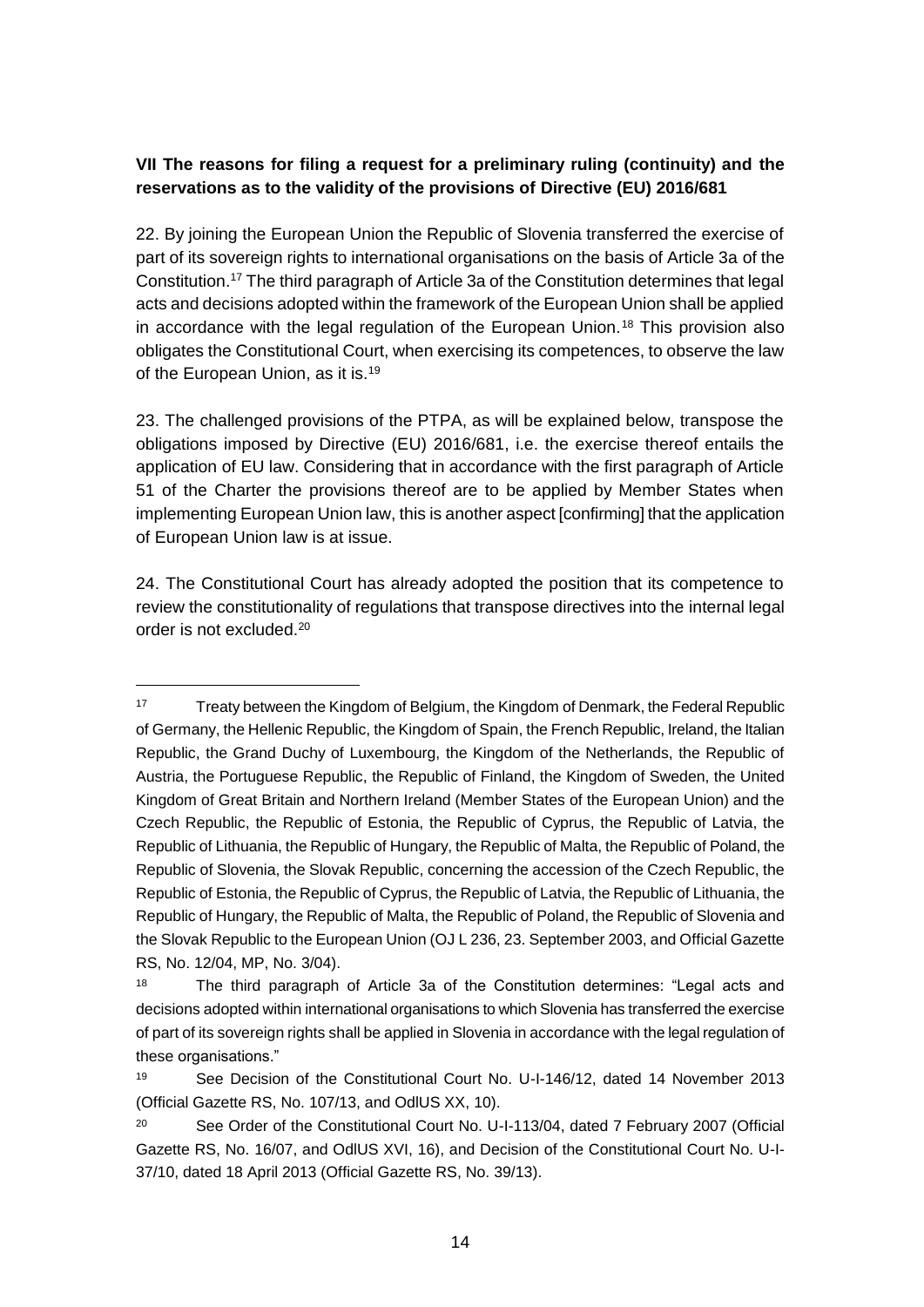25. In view of the fact that the allegations that the statutory provisions are unconstitutional substantively entail an allegation that the provisions of Directive (EU) 2016/681 are inconsistent with the provisions of Articles 7 and 8 of the Charter, the decision on the validity of this Decision is of key importance for the review of the constitutionality of the provisions of the national legislation. On the basis of point (b) of the first paragraph of Article 267 of the TFEU, the Court of Justice has exclusive jurisdiction to adjudicate on the validity of the Directive.<sup>21</sup> Since in the case at issue a question regarding the validity of Directive (EU) 2016/681 is raised, the answer of the Court of Justice to this question is of key importance for the further decision-making of the Constitutional Court.

26. At the time of conducting the proceedings at issue, the Court of Justice had not yet ruled on the validity of Directive (EU) 2016/681 with respect to its conformity with Articles 7 and 8 of the Charter. However, a question regarding the validity of Directive (EU) 2016/681 has by now already been submitted to the Court of Justice for a preliminary ruling in cases C-817/19, C-148/20, C-149/20, and C-150/20.

## *Point 8 of Annex I to Directive (EU) 2016/681 – "frequent flyer information"*

27. According to the Government and the file from the legislative procedure concerning the PTPA-B and the AA-E, the "frequent flyer information" from the passenger record from the airline ticket reservation system (PNR) referred to in point 31 of Article 125 of the PTPA entails the transposition of point 8 of Annex I to Directive (EU) 2016/681, which in the Slovene language version is called "*informacije v zvezi s programi za pogoste potnike*" ["frequent flyer information"]. The Government claims that this heading only includes the status of a frequent flier.

28. The interpretation of the provisions of Union law also includes a comparison of different language versions.<sup>22</sup> A comparison of, for instance, the English ("*Frequent flyer information"*), German ("*Vielflieger-Eintrag"*), French ("*Informations 'grands voyageurs*'"), or Croatian versions ("*Podaci o programima vjernosti"*) does not dispel the reservations as to whether the disputed heading only means what the Government claims it means in the proceedings at issue, i.e. only whether a person has the status of a frequent flier and is included in a frequent flier programme (which is what the German version could perhaps suggest) or, on the contrary, whether it also includes other information (the Croatian version) or information relating to flights and reservations included in such a programme (the English, French, and Slovene versions). The Slovene, Croatian, and French versions employ the plural noun form, although in all three languages there also exists a singular noun form of the nouns "*informacija*" ["information"] or "*podatek*" ["piece

 $\overline{a}$ 

<sup>&</sup>lt;sup>21</sup> The Constitutional Court has also stated the same in Order No. U-I-114/04, dated 8 July 2004.

<sup>22</sup> The Judgment of the Court of Justice in *Srl Cilfit and Others*, C-283/81, dated 6 October 1982, Para. 18 of the reasoning.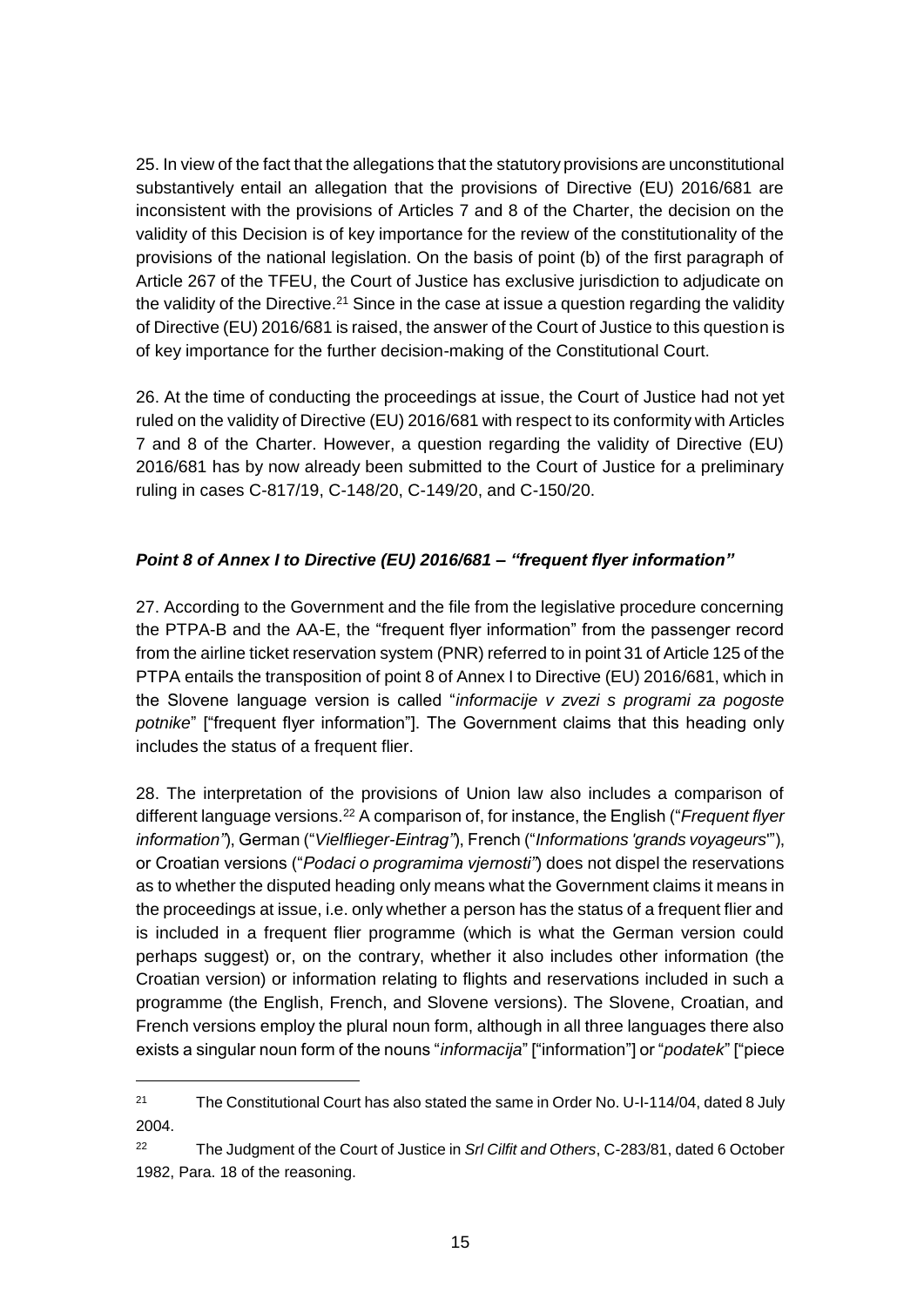of data"] (as opposed to the English version, in which [information] is a mass noun). This may indicate that this heading can contain more [information] than merely the status of a passenger. In the proceedings, the Government referred to the established international standards and guidelines with respect to the elements of PNR data. From the ICAO guidelines<sup>23</sup> it follows that *frequent flyer information* includes the number of the account and the status of the passenger (*frequent flyer account number and elite status*).

29. On the basis of the above, the question is hence raised whether this heading only means that a person has the status of a frequent flier and is included in a frequent flier programme or perhaps also includes other information relating to flights and reservations from that programme. Since the answer to this question is not manifestly clear, in the opinion of the referring court the mentioned provision raises doubt as to whether it fulfils the requirement that any departure from the protection of personal data and the limitations thereof are determined within the limits of what is strictly necessary, as otherwise follows from the established case law of the Court of Justice.<sup>24</sup> In order for this requirement to be fulfilled, a regulation that includes an interference must determine clear and precise rules that determine the scope and application of the measure at issue.<sup>25</sup> In the mentioned Opinion No. 1/15, in which the Court of Justice assessed the validity of a draft agreement between the EU and Canada, *inter alia* also as regards the heading "available frequent flyer and benefit information (free tickets, upgrades, etc.)", it adopted the following position:

155. So far as the data covered by the envisaged agreement is concerned, that agreement should define in a clear and precise manner the PNR data which the air carriers are required to transfer to Canada under the agreement.

156. In this connection, although the 19 PNR data headings set out in the Annex to the envisaged agreement correspond, according to the observations of the Commission, to Appendix 1 to the Guidelines of the International Civil Aviation Organisation (ICAO) on PNR data, it should nonetheless be stated, as the Advocate General has observed in point 217 of his Opinion, that heading 5, which refers to 'available frequent flyer and benefit information (free tickets, upgrades, etc.)', [...] do not define in a sufficiently clear and precise manner the PNR data to be transferred.

157. Thus, as regards heading 5, the use of the term 'etc.' does not specify to the requisite standard the scope of the data to be transferred. Furthermore, it is not clear from the terms of that heading whether it covers information concerning merely the status of air passengers in customer loyalty programmes or whether,

 $\overline{a}$ 

<sup>23</sup> ICAO Guidelines on Passenger Name Record (PNR) Data (Doc 9944).

<sup>&</sup>lt;sup>24</sup> Opinion of the Court of Justice No. 1/15, dated 26 July 2017, Para. 140 of the reasoning.

<sup>25</sup> *Ibidem*, Para. 141 of the reasoning.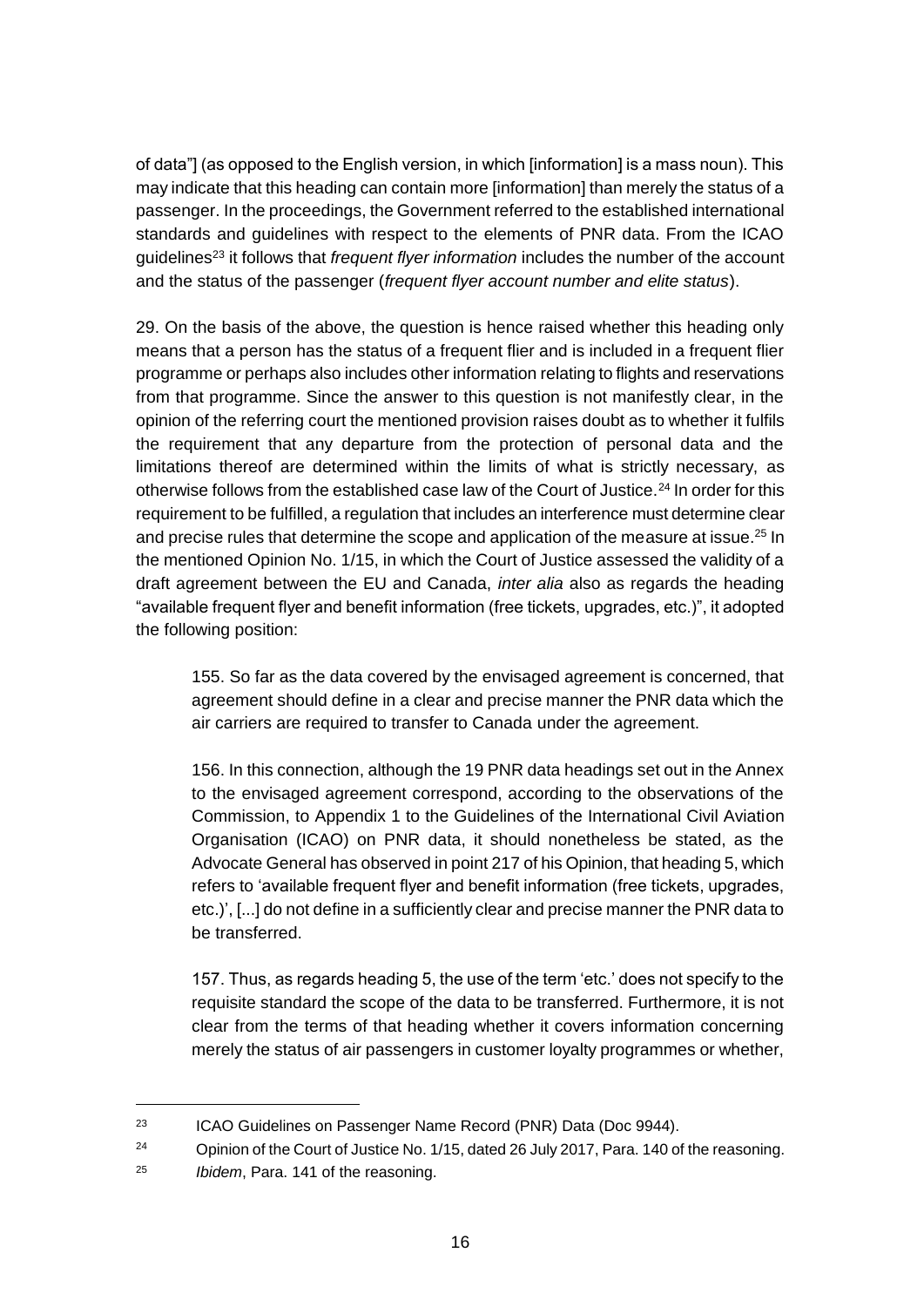on the contrary, it covers all information relating to air travel and transactions carried out in the context of such programmes.

30. In the opinion of the referring court, this finding can also be applied to the case at issue. Even though point 8 of Annex I to Directive (EU) 2016/681 does not contain the term "etc." the way heading 5 in the draft agreement between the EU and Canada does, it nevertheless remains open what the scope of such information is.

31. In fact, Opinion No. 1/15 of the Court of Justice was adopted after Directive (EU) 2016/681 entered into force. The European legislature did not change or amend this Directive to accord with the requirements that follow from Opinion No. 1/15 of the Court of Justice. However, in the assessment of the Constitutional Court, this does not also mean that the positions in Opinion No. 1/15 of the Court of Justice do not also apply to the PNR measure established by Directive (EU) 2016/681. The exact opposite is true; there exists uncertainty as to whether the Court of Justice would also interpret that measure the same way as in Opinion No. 1/15 of the Court of Justice.

32. Although the subject matter [in that Opinion] was an assessment of an international agreement, the referring court opines that the positions of the Court of Justice are also relevant in the case at issue; since the right to the protection of personal data also requires that the continuity of a high level of protection of fundamental rights and freedoms as determined by Union law be ensured in the event of the transfer of personal data from the Union to third countries,<sup>26</sup> the same applies *a fortiori* to the measures that the Union itself adopts.

33. On the basis of the above, the referring court questions whether the mentioned heading is determined so clearly and precisely that any interference with the right to the protection of personal data is limited to what is "strictly necessary", as follows from the established case law of the Court of Justice. Therefore, the referring court decided to submit the question contained in point (a) of the operative provisions [to the Court of Justice] for a preliminary ruling.

# *Point 12 of Annex I to Directive (EU) 2016/68 – "general remarks"*

34. In the opinion of the Government and the National Assembly, and in accordance with the legislative draft of the AA-E, the second disputable piece of data referred to in point 35 of Article 125 of the PTPA ("information regarding other possible particularities connected with the passenger") entails the transposition of point 12 of Annex I to Directive (EU) 2016/681, which reads as follows:

12. General remarks (including all available information on unaccompanied minors under 18 years, such as name and gender of the minor, age, language(s)

<sup>26</sup> *Ibidem*, Para. 134 of the reasoning.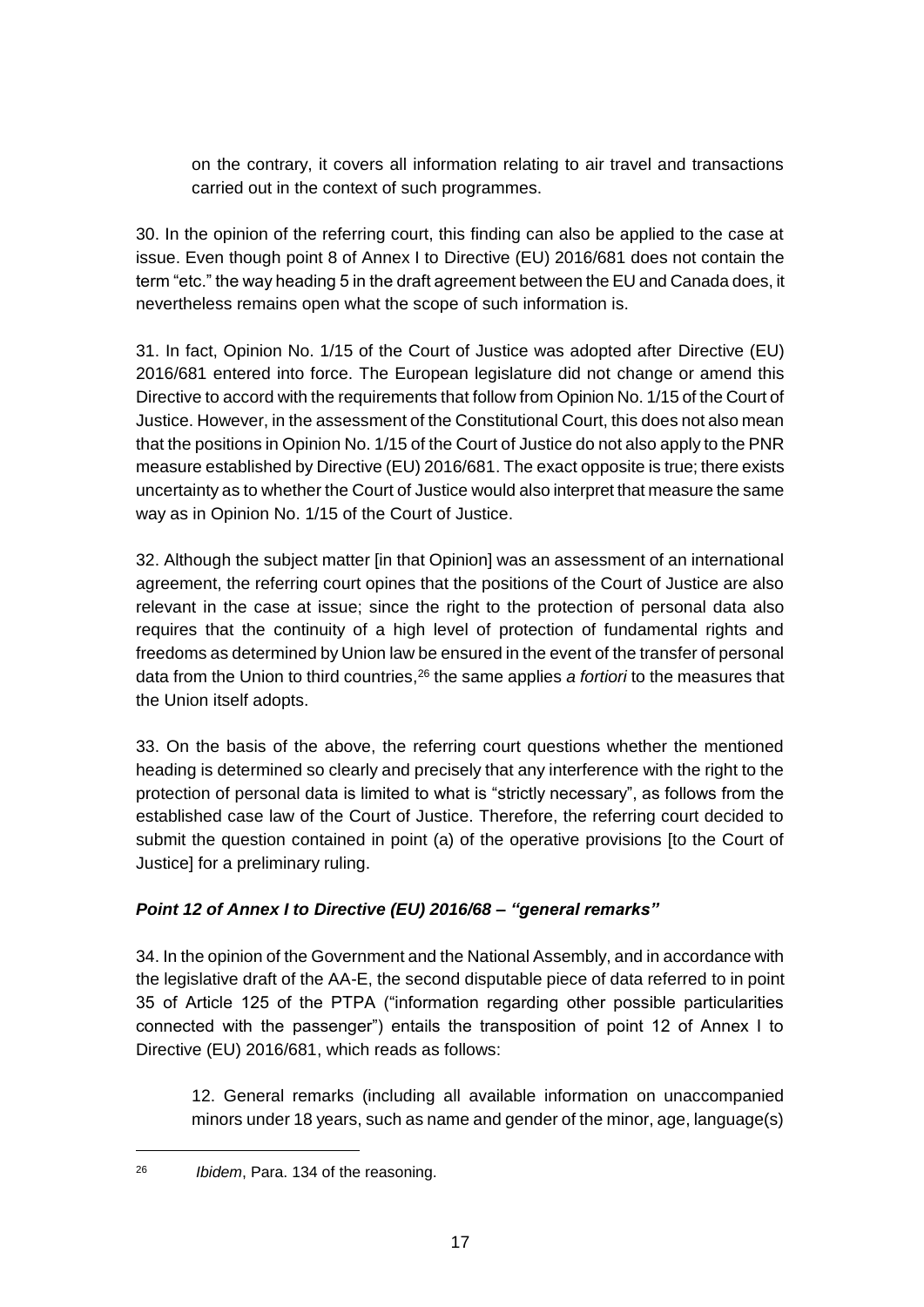spoken, name and contact details of guardian on departure and relationship to the minor, name and contact details of guardian on arrival and relationship to the minor, departure and arrival agent).

35. In this respect, the referring court draws attention to the position of the Court of Justice in Opinion 1/15, paragraph 160:

As regards heading 17, that heading refers to 'general remarks including Other Supplementary Information (OSI), Special Service Information (SSI) and Special Service Request (SSR) information'. According to the explanations provided, *inter alia*, by the Commission, that heading constitutes a 'free text' heading, intended to include 'all supplementary information', in addition to that listed elsewhere in the Annex to the envisaged agreement. Consequently, such a heading provides no indication as to the nature and scope of the information to be communicated, and it may even encompass information entirely unrelated to the purpose of the transfer of PNR data. Furthermore, since the information referred to in that heading is listed only by way of example, as is shown by the use of the term 'including', heading 17 does not set any limitation on the nature and scope of the information that could be set out thereunder. In those circumstances, heading 17 cannot be regarded as being delimited with sufficient clarity and precision.

36. The wording of point 17 of the information element of the draft agreement between the EU and Canada and that of point 12 of Annex I to Directive (EU) 2016/681 otherwise differ. However, also in point 12 the collocation "*vključno z*" ["including"] in the Slovene*,* "*including*" in the English, "*einschließlich*" in the German, and "*uključujući*" in the Croatian versions may indicate that the information is listed as an example, and [the collocation] does not also determine a limitation as to the nature and scope of the information that it can contain. Hence, the cited position of the Court of Justice can also be applied to the case at issue.

37. Therefore, the question is raised whether point 12 of Annex I to Directive (EU) 2016/681 is determined so clearly and precisely that any interference with the right to the protection of personal data is limited to what is "strictly necessary", as follows from the established case law of the Court of Justice. On the basis of the above, the referring court decided to submit the question contained in point (b) of the operative provisions [to the Court of Justice] for a preliminary ruling.

# **B – VIII Staying the proceedings to review the constitutionality of the challenged provisions**

38. In view of the reservations as to the conformity of the measure determined by Directive (EU) 2016/681 with primary European Union law, the Constitutional Court cannot decide on the case until the Court of Justice, which has exclusive jurisdiction to adjudicate on the validity of the mentioned Directive, decides on its validity. Therefore, the